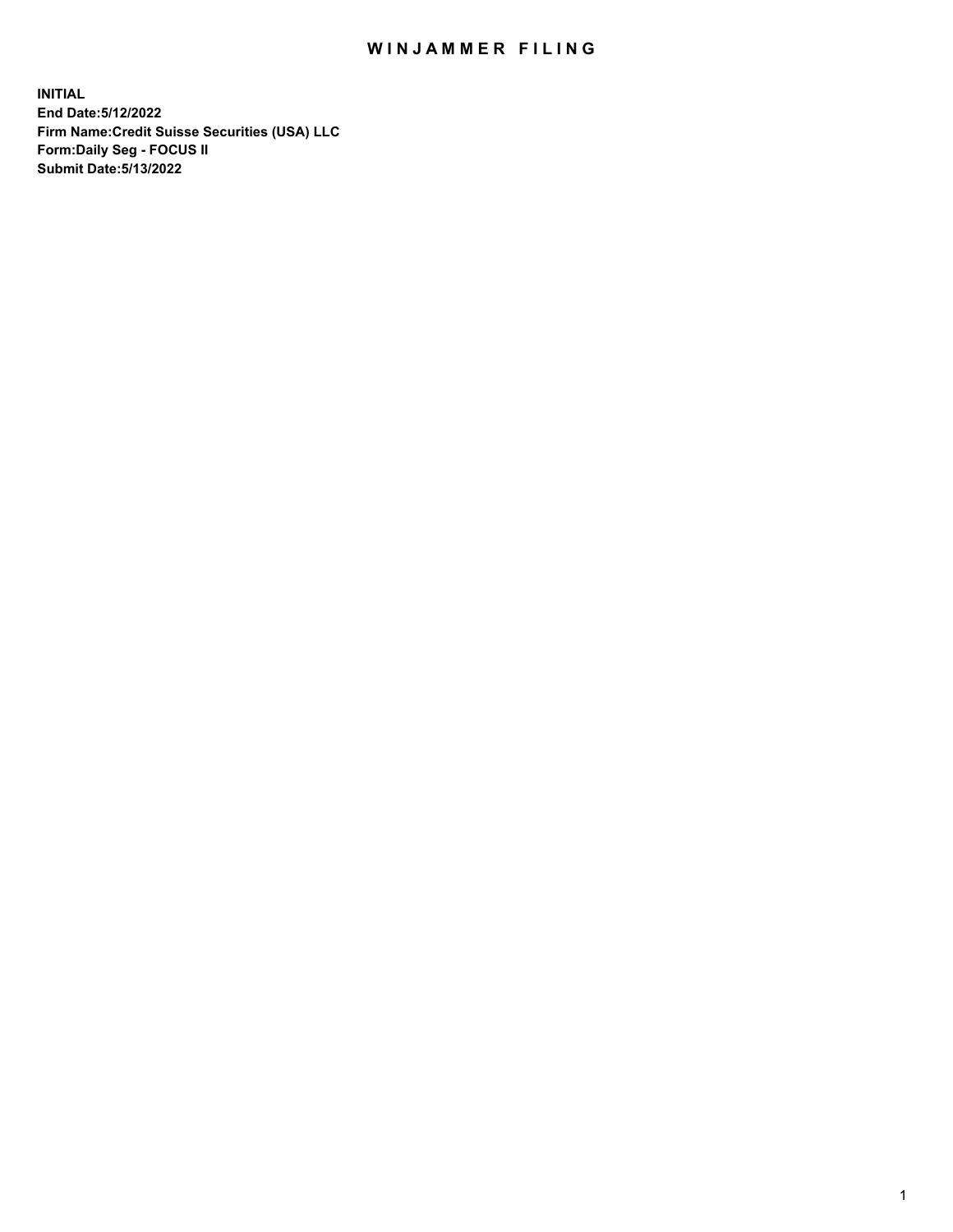**INITIAL End Date:5/12/2022** 

# **Firm Name:Credit Suisse Securities (USA) LLC Form:Daily Seg - FOCUS II Submit Date:5/13/2022**

#### **Daily Segregation - Cover Page**

| Name of Company                                                                                                                                                                                                                                                                                                                | <b>Credit Suisse Securities (USA)</b><br><b>LLC</b>              |
|--------------------------------------------------------------------------------------------------------------------------------------------------------------------------------------------------------------------------------------------------------------------------------------------------------------------------------|------------------------------------------------------------------|
| <b>Contact Name</b>                                                                                                                                                                                                                                                                                                            | <b>Alexander Baptiste</b>                                        |
| <b>Contact Phone Number</b>                                                                                                                                                                                                                                                                                                    | 919-994-6223                                                     |
| <b>Contact Email Address</b>                                                                                                                                                                                                                                                                                                   | alexander.baptiste@credit-suiss<br>e.com                         |
| FCM's Customer Segregated Funds Residual Interest Target (choose one):<br>a. Minimum dollar amount: ; or<br>b. Minimum percentage of customer segregated funds required:% ; or<br>c. Dollar amount range between: and; or<br>d. Percentage range of customer segregated funds required between:% and%.                         | $\frac{\frac{0}{5}}{\frac{0}{0}}$<br>0 <sub>0</sub>              |
| FCM's Customer Secured Amount Funds Residual Interest Target (choose one):<br>a. Minimum dollar amount: ; or<br>b. Minimum percentage of customer secured funds required:% ; or<br>c. Dollar amount range between: and; or<br>d. Percentage range of customer secured funds required between:% and%.                           | $\frac{0}{5}$<br>$\underline{0} \underline{0}$<br>0 <sub>0</sub> |
| FCM's Cleared Swaps Customer Collateral Residual Interest Target (choose one):<br>a. Minimum dollar amount: ; or<br>b. Minimum percentage of cleared swaps customer collateral required:% ; or<br>c. Dollar amount range between: and; or<br>d. Percentage range of cleared swaps customer collateral required between:% and%. | $\frac{0}{5}$<br>0 <sub>0</sub><br>0 <sub>0</sub>                |

Attach supporting documents CH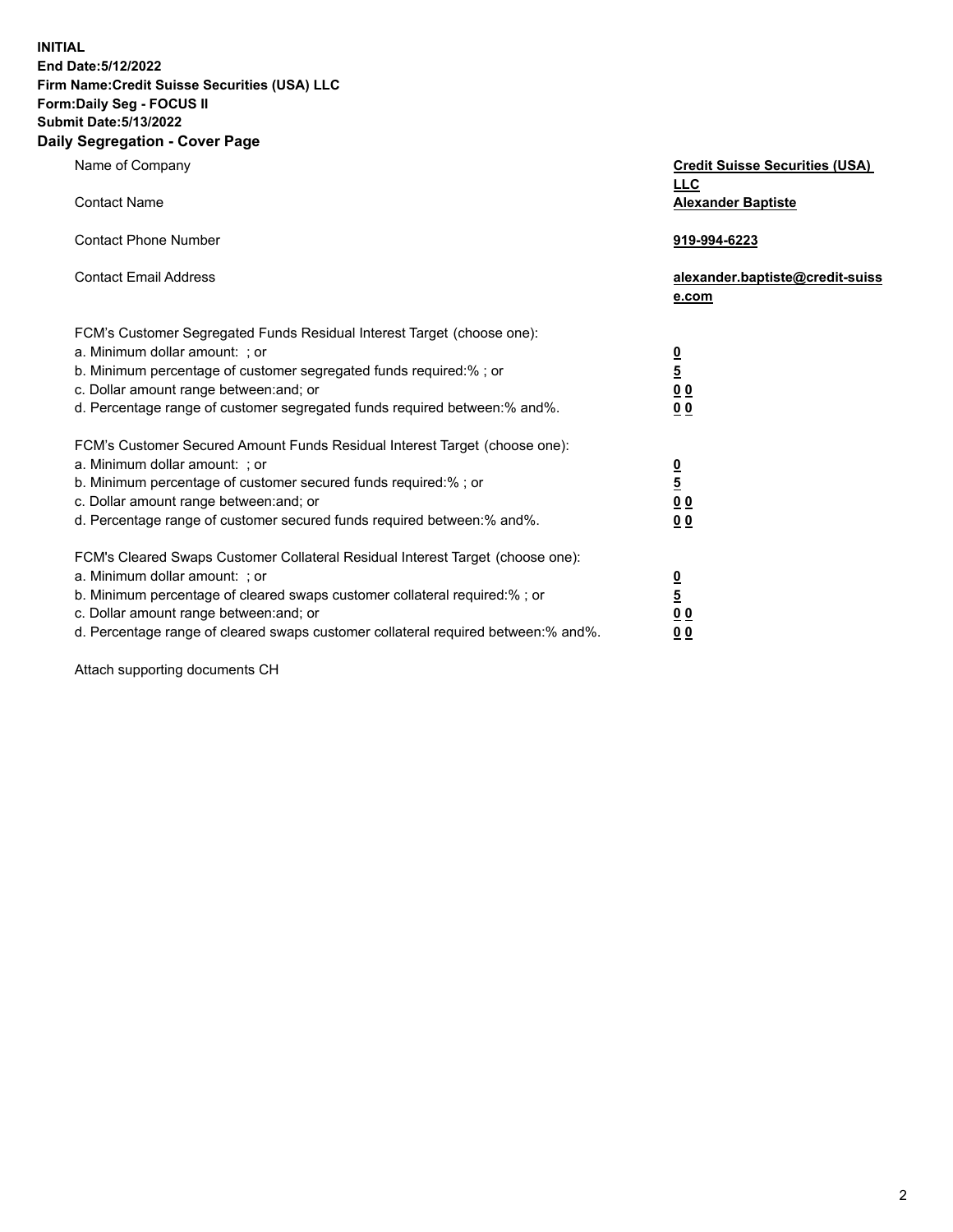### **INITIAL End Date:5/12/2022 Firm Name:Credit Suisse Securities (USA) LLC Form:Daily Seg - FOCUS II Submit Date:5/13/2022**

### **Daily Segregation - Secured Amounts**

|     | Foreign Futures and Foreign Options Secured Amounts                                                        |                                  |
|-----|------------------------------------------------------------------------------------------------------------|----------------------------------|
|     | Amount required to be set aside pursuant to law, rule or regulation of a foreign                           | $0$ [7305]                       |
|     | government or a rule of a self-regulatory organization authorized thereunder                               |                                  |
| 1.  | Net ledger balance - Foreign Futures and Foreign Option Trading - All Customers                            |                                  |
|     | A. Cash                                                                                                    | 2,605,821,825 [7315]             |
|     | B. Securities (at market)                                                                                  | 13,989,158 [7317]                |
| 2.  | Net unrealized profit (loss) in open futures contracts traded on a foreign board of trade                  | -1,381,102,369 [7325]            |
| 3.  | Exchange traded options                                                                                    |                                  |
|     | a. Market value of open option contracts purchased on a foreign board of trade                             | 122 <sub>[7335]</sub>            |
|     | b. Market value of open contracts granted (sold) on a foreign board of trade                               | $0$ [7337]                       |
| 4.  | Net equity (deficit) (add lines 1. 2. and 3.)                                                              | 1,238,708,736 [7345]             |
| 5.  | Account liquidating to a deficit and account with a debit balances - gross amount                          | 4,732,535 [7351]                 |
|     | Less: amount offset by customer owned securities                                                           | -4,630,753 [7352] 101,782 [7354] |
| 6.  | Amount required to be set aside as the secured amount - Net Liquidating Equity                             | 1,238,810,518 [7355]             |
|     | Method (add lines 4 and 5)                                                                                 |                                  |
| 7.  | Greater of amount required to be set aside pursuant to foreign jurisdiction (above) or line                | 1,238,810,518 [7360]             |
|     | 6.                                                                                                         |                                  |
|     | FUNDS DEPOSITED IN SEPARATE REGULATION 30.7 ACCOUNTS                                                       |                                  |
| 1.  | Cash in banks                                                                                              |                                  |
|     | A. Banks located in the United States                                                                      | 50,627,950 [7500]                |
|     | B. Other banks qualified under Regulation 30.7                                                             | 156,742,608 [7520] 207,370,558   |
|     |                                                                                                            | [7530]                           |
| 2.  | Securities                                                                                                 |                                  |
|     | A. In safekeeping with banks located in the United States                                                  | 13,989,158 [7540]                |
|     | B. In safekeeping with other banks qualified under Regulation 30.7                                         | 0 [7560] 13,989,158 [7570]       |
| 3.  | Equities with registered futures commission merchants                                                      |                                  |
|     | A. Cash                                                                                                    | $0$ [7580]                       |
|     | <b>B.</b> Securities                                                                                       | $0$ [7590]                       |
|     | C. Unrealized gain (loss) on open futures contracts                                                        | $0$ [7600]                       |
|     | D. Value of long option contracts                                                                          | $0$ [7610]                       |
|     | E. Value of short option contracts                                                                         | 0 [7615] 0 [7620]                |
| 4.  | Amounts held by clearing organizations of foreign boards of trade                                          |                                  |
|     | A. Cash                                                                                                    | $0$ [7640]                       |
|     | <b>B.</b> Securities                                                                                       | $0$ [7650]                       |
|     | C. Amount due to (from) clearing organization - daily variation                                            | $0$ [7660]                       |
|     | D. Value of long option contracts                                                                          | $0$ [7670]                       |
|     | E. Value of short option contracts                                                                         | 0 [7675] 0 [7680]                |
| 5.  | Amounts held by members of foreign boards of trade                                                         |                                  |
|     | A. Cash                                                                                                    | 2,690,080,598 [7700]             |
|     | <b>B.</b> Securities                                                                                       | $0$ [7710]                       |
|     |                                                                                                            | $-1,458,462,253$ [7720]          |
|     | C. Unrealized gain (loss) on open futures contracts<br>D. Value of long option contracts                   |                                  |
|     |                                                                                                            | 122 [7730]                       |
|     | E. Value of short option contracts                                                                         | 0 [7735] 1,231,618,467 [7740]    |
| 6.  | Amounts with other depositories designated by a foreign board of trade                                     | $0$ [7760]                       |
| 7.  | Segregated funds on hand                                                                                   | $0$ [7765]                       |
| 8.  | Total funds in separate section 30.7 accounts                                                              | 1,452,978,183 [7770]             |
| 9.  | Excess (deficiency) Set Aside for Secured Amount (subtract line 7 Secured Statement<br>Page 1 from Line 8) | 214,167,665 [7380]               |
| 10. | Management Target Amount for Excess funds in separate section 30.7 accounts                                | 61,940,526 [7780]                |

11. Excess (deficiency) funds in separate 30.7 accounts over (under) Management Target **152,227,139** [7785]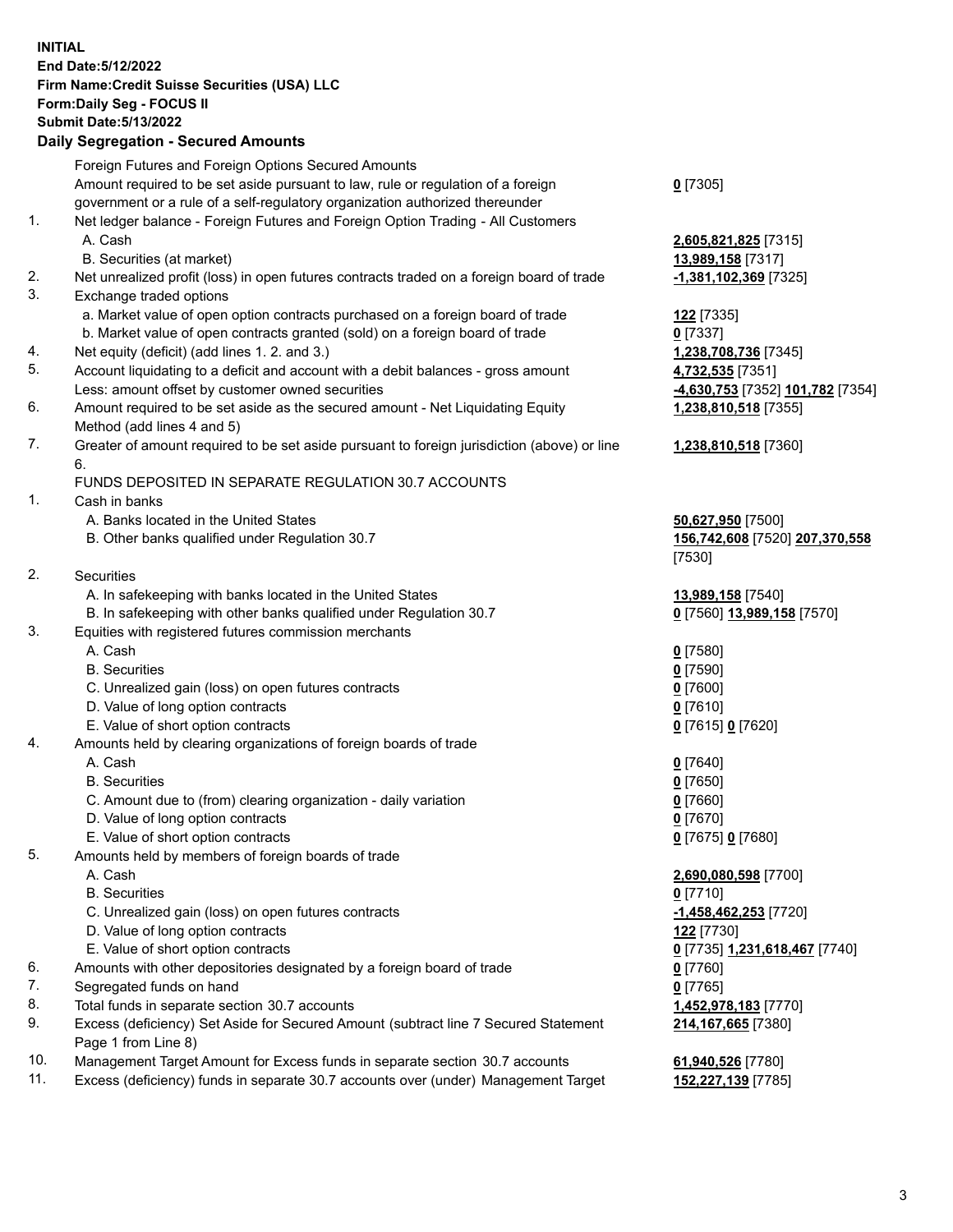|     | <b>INITIAL</b>                                                                      |                              |
|-----|-------------------------------------------------------------------------------------|------------------------------|
|     | End Date: 5/12/2022                                                                 |                              |
|     | Firm Name: Credit Suisse Securities (USA) LLC                                       |                              |
|     | Form: Daily Seg - FOCUS II                                                          |                              |
|     | <b>Submit Date: 5/13/2022</b>                                                       |                              |
|     | Daily Segregation - Segregation Statement                                           |                              |
|     | SEGREGATION REQUIREMENTS(Section 4d(2) of the CEAct)                                |                              |
| 1.  | Net ledger balance                                                                  |                              |
|     | A. Cash                                                                             | 256,736,208 [7010]           |
|     | B. Securities (at market)                                                           | 149,688,687 [7020]           |
| 2.  | Net unrealized profit (loss) in open futures contracts traded on a contract market  | -66,214,921 [7030]           |
| 3.  | Exchange traded options                                                             |                              |
|     | A. Add market value of open option contracts purchased on a contract market         | 20,254,465 [7032]            |
|     | B. Deduct market value of open option contracts granted (sold) on a contract market | -23,197,339 [7033]           |
| 4.  | Net equity (deficit) (add lines 1, 2 and 3)                                         | 337,267,100 [7040]           |
| 5.  | Accounts liquidating to a deficit and accounts with                                 |                              |
|     | debit balances - gross amount                                                       | 1,516,956 [7045]             |
|     | Less: amount offset by customer securities                                          | -1,516,858 [7047] 98 [7050]  |
| 6.  | Amount required to be segregated (add lines 4 and 5)                                | 337,267,198 [7060]           |
|     | FUNDS IN SEGREGATED ACCOUNTS                                                        |                              |
| 7.  | Deposited in segregated funds bank accounts                                         |                              |
|     | A. Cash                                                                             | 77,925,112 [7070]            |
|     | B. Securities representing investments of customers' funds (at market)              | $0$ [7080]                   |
|     | C. Securities held for particular customers or option customers in lieu of cash (at | 148,817,242 [7090]           |
|     | market)                                                                             |                              |
| 8.  | Margins on deposit with derivatives clearing organizations of contract markets      |                              |
|     | A. Cash                                                                             | 305,037,512 [7100]           |
|     | B. Securities representing investments of customers' funds (at market)              | $0$ [7110]                   |
|     | C. Securities held for particular customers or option customers in lieu of cash (at | 871,445 [7120]               |
|     | market)                                                                             |                              |
| 9.  | Net settlement from (to) derivatives clearing organizations of contract markets     | 13,271,086 [7130]            |
| 10. | Exchange traded options                                                             |                              |
|     | A. Value of open long option contracts                                              | 20,254,465 [7132]            |
| 11. | B. Value of open short option contracts<br>Net equities with other FCMs             | -23,197,339 [7133]           |
|     | A. Net liquidating equity                                                           |                              |
|     | B. Securities representing investments of customers' funds (at market)              | 173,894 [7140]<br>$0$ [7160] |
|     | C. Securities held for particular customers or option customers in lieu of cash (at | $0$ [7170]                   |
|     | market)                                                                             |                              |
| 12. | Segregated funds on hand                                                            | $0$ [7150]                   |
| 13. | Total amount in segregation (add lines 7 through 12)                                | 543,153,417 [7180]           |
| 14. | Excess (deficiency) funds in segregation (subtract line 6 from line 13)             | 205,886,219 [7190]           |
| 15. | Management Target Amount for Excess funds in segregation                            | 16,863,360 [7194]            |
| 16. | Excess (deficiency) funds in segregation over (under) Management Target Amount      | 189,022,859 [7198]           |
|     | <b>Excess</b>                                                                       |                              |